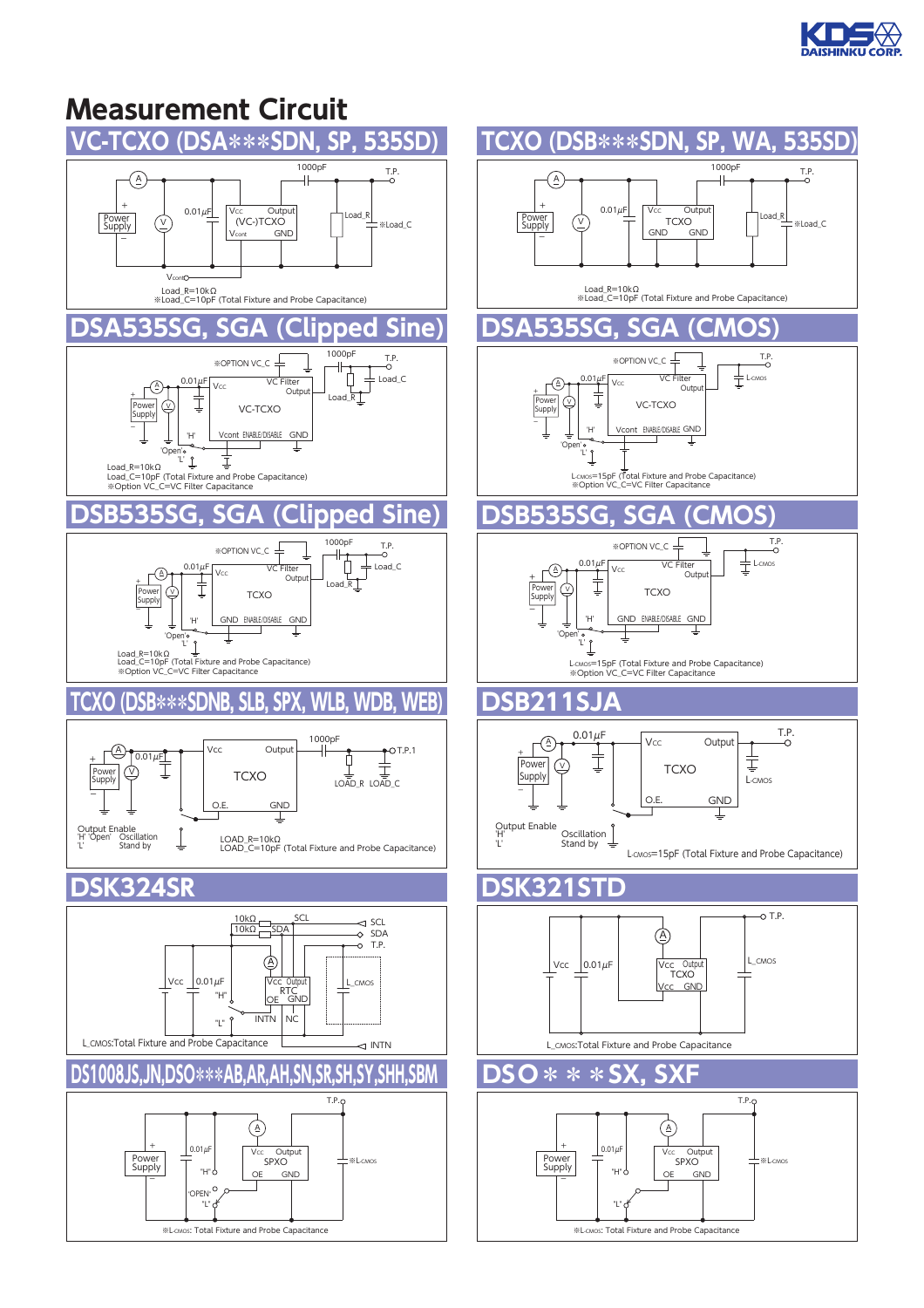

# **Measurement Circuit**



L

 $\varphi$ 

V<sub>cont</sub><sup>O</sup>

### **DSO223SK, DSO323SK, DSO533SK, DSO753SK**

 $\bigcirc$ 

 $\sim$ 

SPXO

NC<sub>GND</sub>

#2

#3

#1  $\circledA$ 

Don't connect the Icc measurent

Vcc OutputN Outpu

 $0.01 \mu F$ 

L\_CMOS

T.P.

 $-0.$ T.P.1

o Vcc-2V

 $\overline{OT.P.2}$ 

 $0.01 \mu F$ 

 $\bigcap$ 50Ω

 $\bigcap$  50Ω

 $\bigcap$  50Ω

TP

V<sub>cont</sub> OE GND | <sup>※L-CMOS</sup>

 $\overrightarrow{A}$   $\overrightarrow{B}$ 50Ω

Vcc NC Output VCXO

NC

 $-0$ T.P.2

 $0$ TP<sub>1</sub>

 $-0$  Vcc-2V

 "H" "OPEN" "L"

 $0.01 \mu F$ 

"OPEN"

"L"

Vconto

 $0.01 \mu F$ 

ー

+

V<sub>cont</sub> O

"H" "OPEN" "L"

※L-CMOS: Total Fixture and Probe Capacitance

VCXO "H" Vcont OE GND

Vcc OutputN (

 $\left( \begin{smallmatrix} A \\ C \end{smallmatrix} \right)$ 

 $0.01 \mu F$